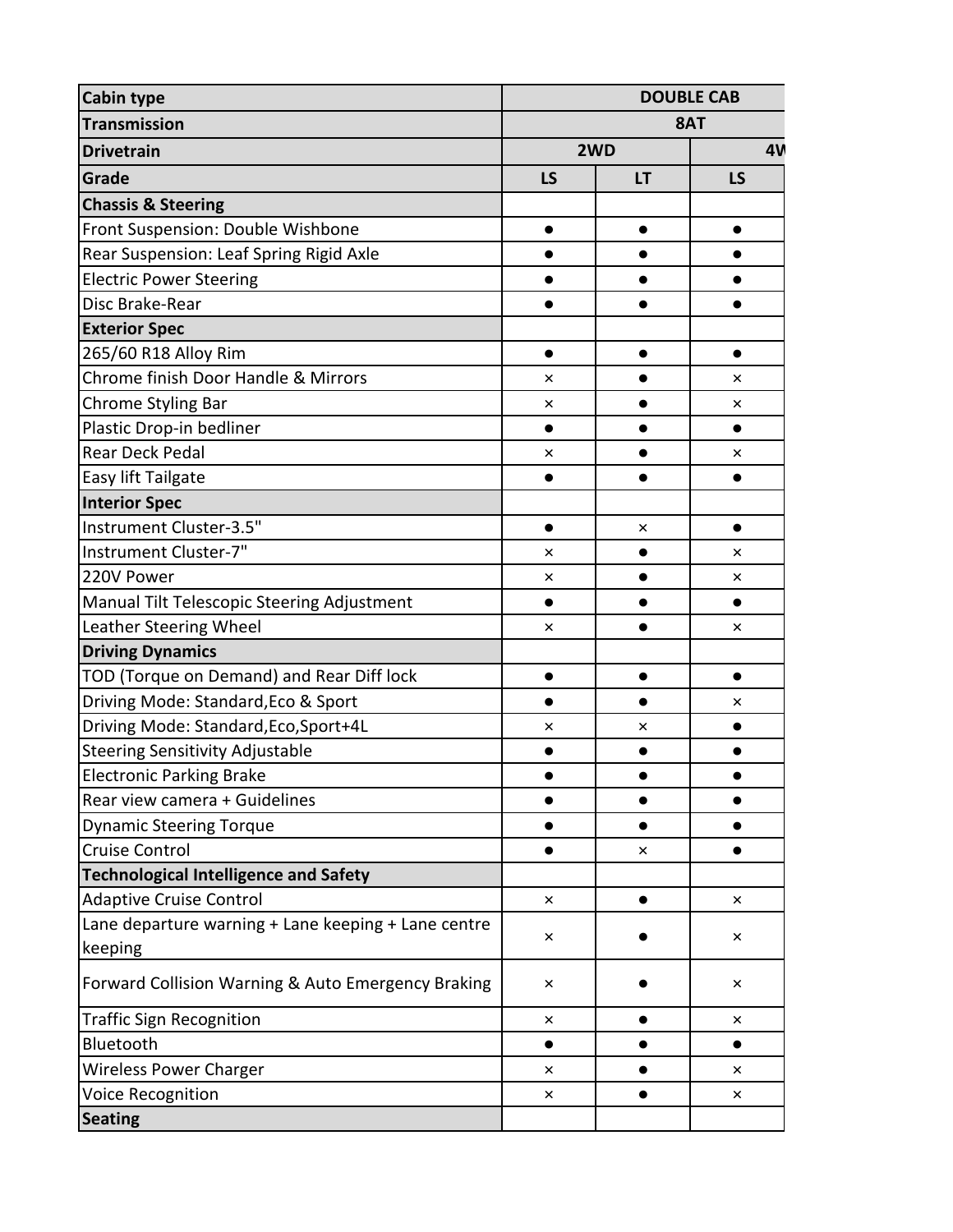| <b>Leather Seats</b>                                      | $\bullet$ |           |          |
|-----------------------------------------------------------|-----------|-----------|----------|
| Electric & 6 way Driver adjustable                        | $\times$  |           | $\times$ |
| Electric & 4 way Driver adjustable                        | ×         |           | ×        |
| Seat Heating (Front)                                      | ×         |           | ×        |
| <b>Active and Passive Safety</b>                          |           |           |          |
| Abs+Electronic Brake Distribution                         |           |           |          |
| Traction control+ Roll over mitigation + Brake Assist Sys |           |           |          |
| <b>Hill Assist and Descent Control</b>                    | $\bullet$ |           |          |
| <b>Rear Cross Traffic Alert</b>                           | ×         |           | ×        |
| 360 Degree Camera                                         | ×         |           | ×        |
| Tyre Pressure Monitor System                              | $\bullet$ |           |          |
| Air Bag: Dual+Front Side+Curtain+Front Central            |           |           |          |
| Isofix                                                    |           |           |          |
| <b>Immobilizer Spec</b>                                   |           |           |          |
| <b>Smart Entry</b>                                        | ×         |           | ×        |
| Engine Immobilizer                                        |           |           |          |
| <b>Entertainment</b>                                      |           |           |          |
| 9" Color Multitouch Screen                                |           |           |          |
| 4 Speaker                                                 |           | ×         |          |
| 6 Speaker                                                 | ×         |           | ×        |
| Glass/Door/Mirror                                         |           |           |          |
| Inside Rear View Mirror: Electric                         | ×         |           | ×        |
| Outside Rearview mirror: Electric Adjustable              | ●         | ×         |          |
| Outside Rearview mirror: Electric Adjustable + Electric   | ×         |           | ×        |
| Fold                                                      |           |           |          |
| Lighting                                                  |           |           |          |
| Led Head Lamp & auto off                                  |           |           |          |
| Head Lamp: Electric Height Adjustable                     |           |           |          |
| Front Fog Lamp + Auto Direction Light                     |           |           |          |
| Rear Fog Lamp                                             |           |           |          |
| <b>Air Conditioning</b>                                   |           |           |          |
| <b>Auto Aircon</b>                                        | $\bullet$ | $\bullet$ |          |
| Rear AirCon Duct-Center                                   |           |           |          |
| <b>Others</b>                                             |           |           |          |
| Full Size Spare Tire-Steel                                | $\bullet$ |           |          |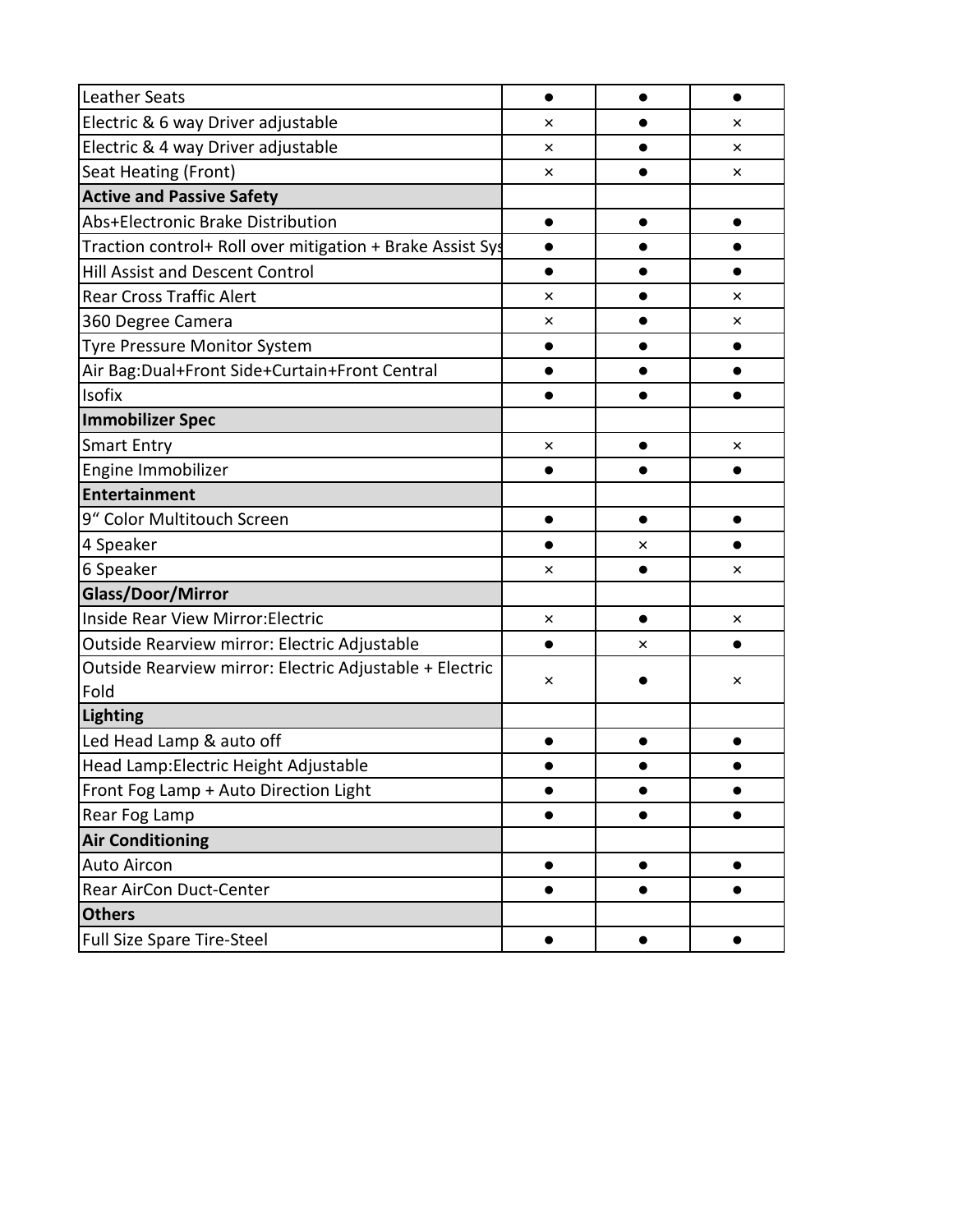| VD |                               |
|----|-------------------------------|
|    | LT                            |
|    |                               |
|    |                               |
|    |                               |
|    |                               |
|    | $\overline{\bullet}$          |
|    |                               |
|    | $\bullet$                     |
|    |                               |
|    |                               |
|    | ١<br>$\overline{\phantom{a}}$ |
|    |                               |
|    |                               |
|    |                               |
|    | $\times$                      |
|    | J                             |
|    | ١                             |
|    | $\bullet$                     |
|    | $\bullet$<br>J                |
|    |                               |
|    | $\bullet$                     |
|    | $\times$                      |
|    |                               |
|    | $\frac{\bullet}{\bullet}$     |
|    |                               |
|    | ١                             |
|    | J                             |
|    | ×                             |
|    |                               |
|    | ●                             |
|    | D                             |
|    |                               |
|    | D                             |
|    |                               |
|    | $\blacksquare$                |
|    | ◗                             |
|    |                               |
|    | I                             |